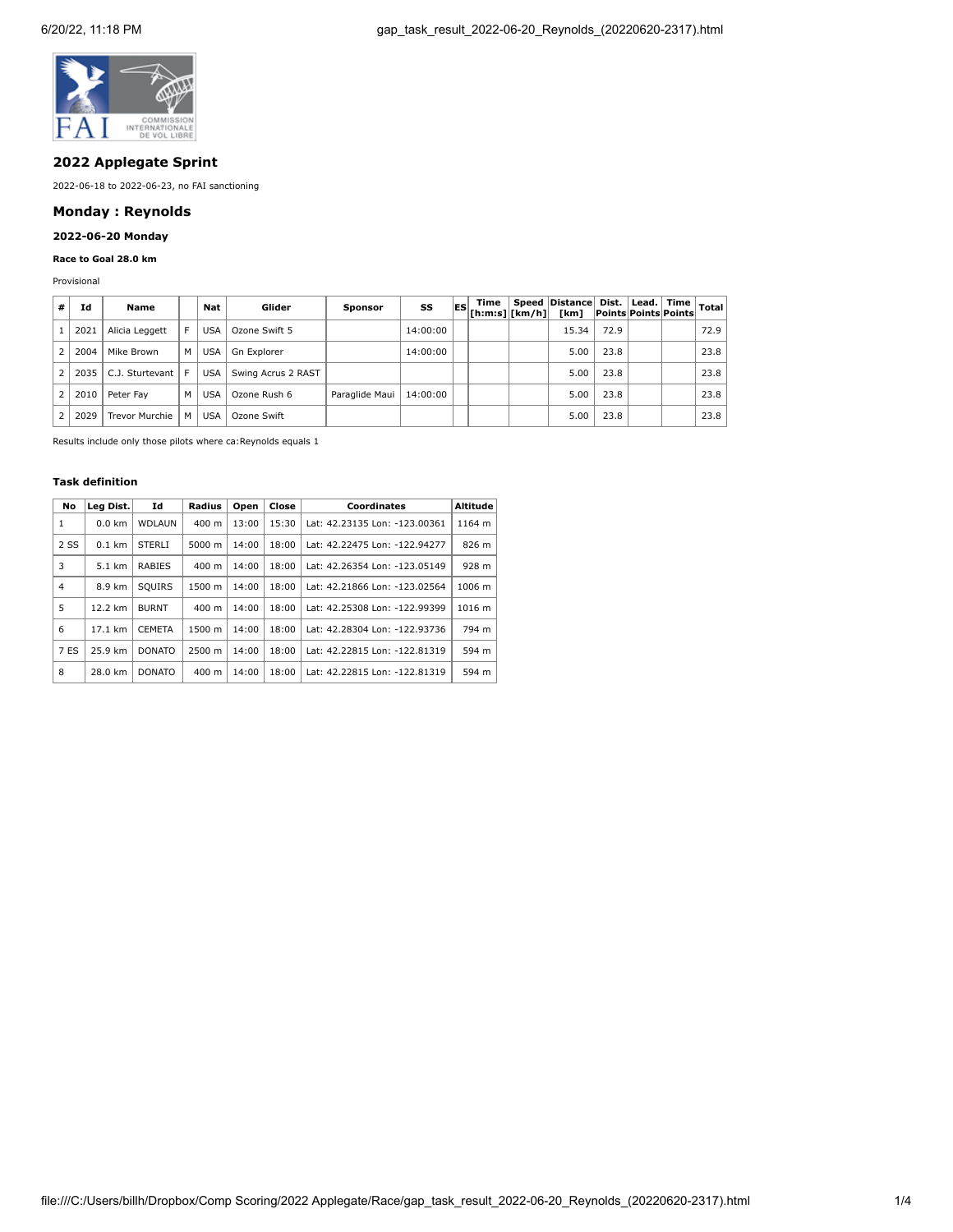## **Pilots not yet processed (NYP)**

| Td   | Name                |
|------|---------------------|
| 2003 | chris brown         |
| 2007 | Michael Cook        |
| 2018 | Robert Janzen       |
| 2023 | Wade Lippincott     |
| 2030 | Wilson Nolan        |
| 2037 | Alex Tenenbaum      |
| 2039 | Christopher Budicin |
|      |                     |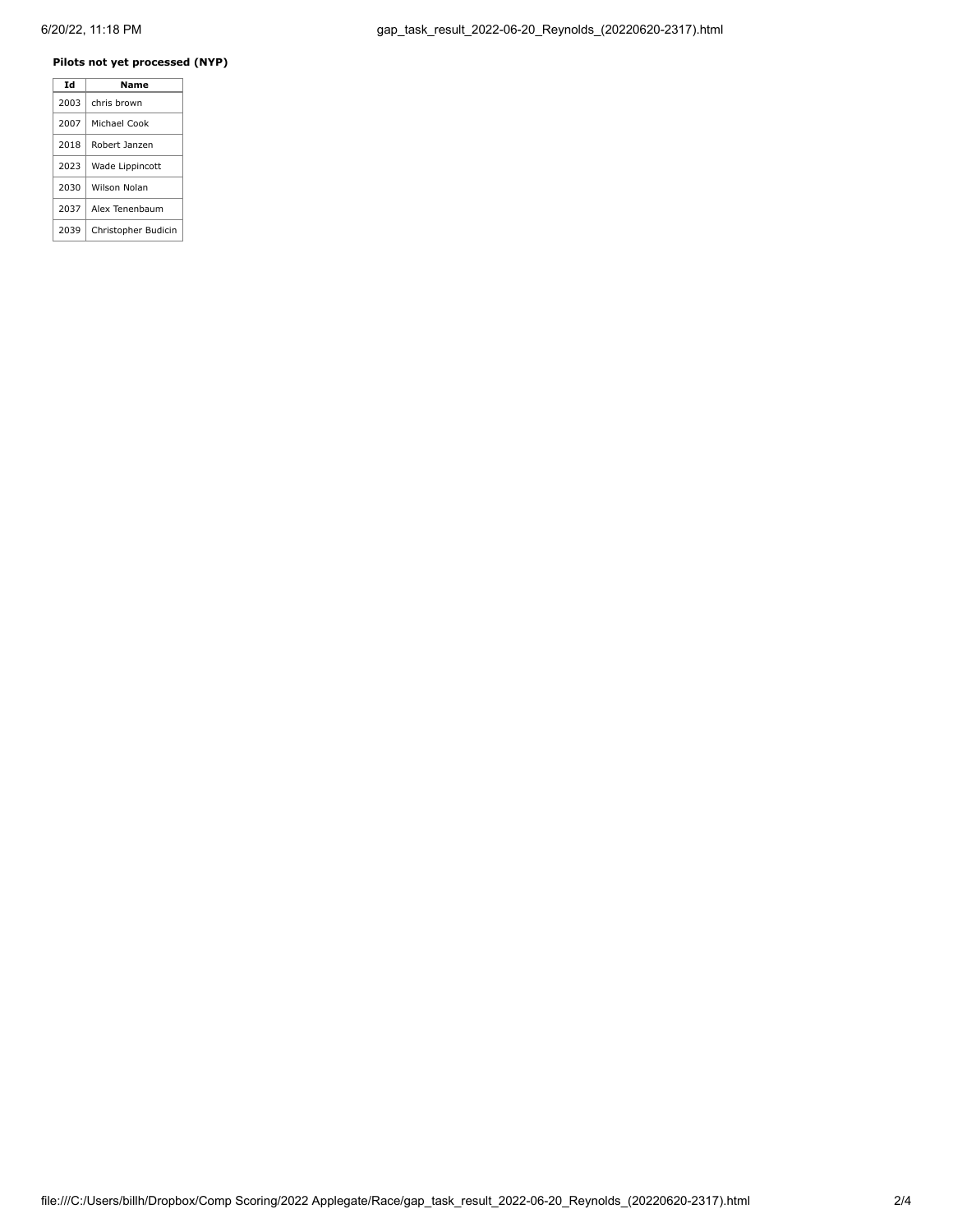#### **Task statistics**

| param                           | value                     |
|---------------------------------|---------------------------|
| ss distance                     | 25.762                    |
| task_distance                   | 27.95                     |
| launch_to_ess_distance          | 25.85                     |
| no_of_pilots_present            | 29                        |
| no_of_pilots_flying             | 29                        |
| no_of_pilots_lo                 | 29                        |
| no_of_pilots_reaching_nom_dist  | 0                         |
| no_of_pilots_reaching_es        | 0                         |
| no_of_pilots_reaching_goal      | 0                         |
| sum_flown_distance              | 159.537                   |
| best_dist                       | 19.173                    |
| best_time                       | 0                         |
| worst_time                      | 0                         |
| qnh_setting                     | 1013.25                   |
| no_of_pilots_in_competition     | 37                        |
| no_of_pilots_landed_before_stop | 0                         |
| sum_dist_over_min               | 76.789                    |
| sum_real_dist_over_min          | 76.789                    |
| sum_flown_distances             | 159.537                   |
| best real dist                  | 19.173                    |
| last_start_time                 | 2022-06-20T14:00:00-07:00 |
| max_time_to_get_time_points     | 0                         |
| goalratio                       | 0                         |
| arrival_weight                  | 0                         |
| departure_weight                | 0                         |
| leading_weight                  | 0.162                     |
| time_weight                     | 0                         |
| distance_weight                 | 0.838                     |
| smallest_leading_coefficient    | 1.771                     |
| available_points_distance       | 91.0936                   |
| available_points_time           | 0                         |
| available_points_departure      | 0                         |
| available_points_leading        | 17.61                     |
| available_points_arrival        | 0                         |
|                                 |                           |
| time_validity                   | 0.7697                    |
| launch_validity                 | 1                         |
| distance_validity               | 0.1412                    |
| stop_validity                   | 1                         |
| day_quality                     | 0.1087                    |
| ftv_day_validity                | 0.1068                    |

## **Scoring formula settings**

| param                | value   |
|----------------------|---------|
| id                   | GAP2021 |
| min dist             | 5       |
| nom dist             | 35      |
| nom time             | 1.25    |
| nom launch           | 0.96    |
| nom goal             | 0.25    |
| day quality override | ŋ       |
| bonus_gr             | 4       |